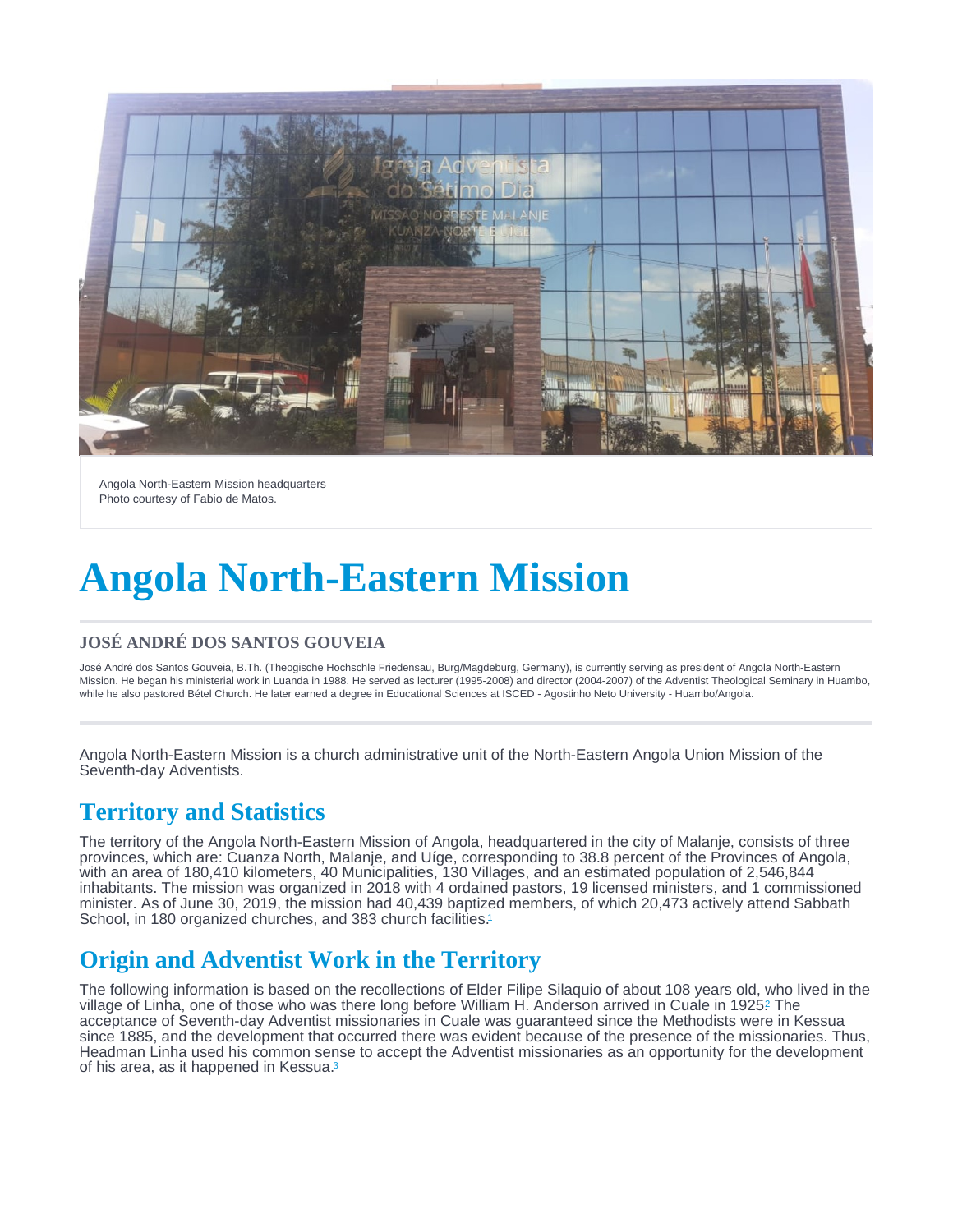<span id="page-1-0"></span>Cuale Mission, established in 1934, had an impact on the growth and development of the Seventh-day Adventist work and message in northern Angola. The mission's influence increased when Cuale Hospital was opened and Dr. Hélio Moretti was transferred from Bongo to Cuale during that same year.<sup>[4](#page-5-0)</sup>

The influence of Cuale Mission's outreach services was felt through its evangelistic work in Luanda from 1967 in its aim to reach the cities through urban evangelism, and to reach several young students who migrated from Colégio da Luz (School of Light) to the city. These, having completed Standard 4, began to seek better job opportunities, a better quality of life, and to continue their academic training in the large cities[.](#page-5-0) The evangelistic work in Luanda was begun by Pastor Juvenal Gomes in 1953. Pastor Gomes held the first Sabbath School in Luanda (Baixa de Luanda) in the basement of a building belonging to Paula de Carvalho. This work led to the construction on August 15, 1969, of the Luanda Central SDA Church. This church, which was mainly catering for Europeans, was located at the Colonel Artur de Paiva, Lot No. 99 Avenue.

Meanwhile, the young people from Cuale, who were seeking new opportunities for education and social development in the city, met in small groups such as those located in the Popular District, and this led to the construction of the Cazenga SDA Church. These young people formed prayer groups and came together for Sabbath worship. That was how in the 1970s the second Seventh-day Adventist Church was opened in Luanda, in Cazenga neighborhood (known as the Church for Blacks).

With a massive exodus of members from rural areas to the cities, Pastor Vasco Cubenda was appointed director of the mission field in Luanda.<sup>6</sup> After the attainment of national independence in 1975, the prospects of reaching the northeast and north of Angola, that is, the provinces of Cabinda, Zaire, Bengo, Cuanza Norte, and Uíge, became possible. Cuale Mission continued to play an important role after the withdrawal of European missionaries who were pressured by the political-military liberation struggle in 19[7](#page-6-0)5. They left the administration of the church to the natives? A few years later, the church in the north of Angola grew and led to the development of a new dynamic administrative vision of the Angola Union Mission and São Tomé, leading to the organization of the territory in the north of Angola into the North Angola Mission/Association in 1982, composed of seven provinces, whose first president was Pastor Domingos Suquina.<sup>[8](#page-6-0)</sup>

According to the testimony confirmed by Elders Bartolomeu Panzo and the late Mário Zua, the driving motive of the missionary in developing the Cuale Mission, whose services were accepted and crossed the frontiers of the region, was the planting of teaching centers in several regions, which thereafter served as Area Coordination Centers from 1940. Each center served as a primary school in addition to being used for Bible teaching in the villages.

## The Most Influential Teaching Centers and Their Leaders

| <b>Teaching Center</b> | Year Opened | Commune         | Pastor Responsible |
|------------------------|-------------|-----------------|--------------------|
| Cunga                  | 1940        | Cuale           | Filipe Chimuco     |
| Zena                   | 1945        | Forté República | Paulo Epalanca     |
| Hoque                  | 1945        | Cuale           | Elias Samuconda    |
| Mussabo                | 1945        | Cuale           | Francisco Chitabo  |
| <b>Nzuzu</b>           | 1945        | Forté Republica | Josué Epalanca     |
| Kihuhu                 | 1950        | Cuale           | Evaristo Silvino   |
| Sabuca                 | 1950        | Cuale           | Joáo Franscisco    |
| Cangundo               | 1950        | Cuale           | José Noé           |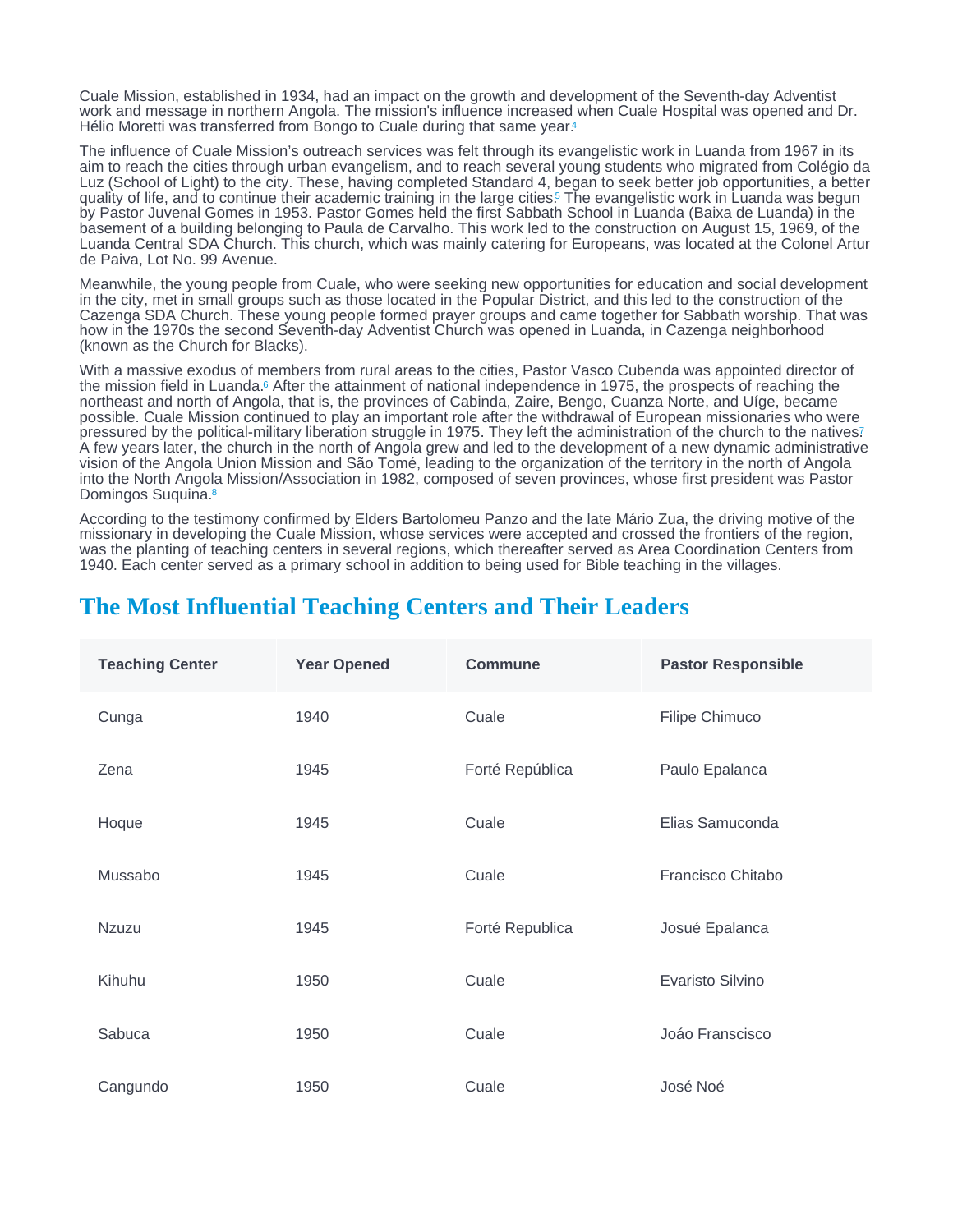<span id="page-2-0"></span>

| <b>Teaching Center</b> | <b>Year Opened</b> | Commune | Pastor Responsible |
|------------------------|--------------------|---------|--------------------|
| Kitanda                | 1950               | Cuale   | António Ulombe     |
| Sandango               | 1969               | Cahombo | Gomes Noé          |

# Penetration of the Advent Message in the Province of Uíge

The penetration and expansion of the Seventh-day Adventist Church in the Province of Uíge occurred in a more extraordinary way, if we compare with others that had or did not have the direct action of the foreign missionaries. In that province the church was started by a group of Protestant Christians, who began to live there in 1961. Because of the critical experience their area faced after the beginning of the national armed struggle, many Christians had to perform their services in clandestine ways, as their church was banned by the colonial government.

These Christians, residing in the village of Bengo, located 24 kilometers from the Municipality of Puri, were motivated by elder Adão Pedro, formerly a member of the Evangelical Church of North Angola (IENA). He had despaired of worshiping in his original church, for the reasons already mentioned. In 1968, to satisfy his thirst for the gospel, he convinced the brothers: Augusto João, Venâncio Mineira, Manuel Dala and João Baptista, (the latter served as a spokesman to carry the message of victory to other residents within the village), in clandestinely meeting in order to hold regular services once a week and, consequently to study the Holy Bible. Once they were accepted, they started and gradually won many others. Domingos Veríssimo reported:

With this gradual integration of new converts, the group has grown enormously. Because of the suspicion of being betrayed, religious meetings began to be held clandestinely and in different places around the municipality. Their first meeting started in the kamague forest, Lussalala, moments ago, and so on.<sup>[9](#page-6-0)</sup>

According to Adão Pedro, at this time, regents were placed as spies of the people so that a stranger could not appear in the village or hold religious meetings (since their Protestant pastors were [being] suspected). This was done because they realized that many of the natives would be willing to get involved in a revolt like the one that happened in the country. According to Adão Pedro, the administrators transmitted the instructions received from the administrative posts on Sundays so that all the residents of the village had an obligation to be present. To this end, the group preferred to start worshiping on Saturdays so that they would not be discovered.

During their Bible studies, they remembered to study the Ten Commandments of the Law of God, found in the book of Exodus 20: 3-17. So, everyone felt the need to keep the moral Law of God, not excluding any of the points, and also began to keep the Sabbath as a day of worship to God. With the growing number of people, many were fearful and insecure, even going so far as to give up in the face of the rigidity that was noted in the surveillance process. Therefore, it was reported to the local authorities, as witnessed by Adão Pedro.<sup>[10](#page-6-0)</sup>

## Contact Between Uíge Sabbath Keepers and Seventh-day Adventists

The penetration and development of the Adventist Church in the Province of Uíge started in 1948 by Pastor Domingos Paulo sent from the Cuale mission. Pastor Paulo established the first Sabbath School in Uige in the locality of Bengo–Cangola. The first Sabbath School members were Fernando Kagica, Pedro Senduca, Madalena Chico, Daniel Queta, Luísa Zua, Amadeu Kamueji, Tito Caxiculo, Jorge Quitanda, Joana Quitanda, Joana Kajica, Miguel Zua, And Moisés Zatula. The gospel spread from Cangola territory, Comessa and Baia (1959), Tunda–Massango (1973), Cawessa (1973), Magarage (1974), and Dengue/Quinvula (1980) by the work of Adventist youth or voluntary missionaries who went from village to village and preached the gospel. However, the Holy Spirit was working with other groups of people in the village of Bengo–Puri.

The first contact of this group of Christians with Seventh-day Adventists was not premeditated, but it was possible through a young merchant from Malanje, known as Brother Figueira, in order to exercise his commercial activity in the village of Kimuinga. Having been identified as a Seventh-day Adventist, he learned through the local population about the existence of a group of Christians who worshiped on Saturday, but they were not Seventh-day Adventists, nor did they belong to any official denomination. However, Figueira went to Bengo-Puri and met some members of this group. Motivated by their contact with the young man, they wrote a letter to the director of Cuale Mission, requesting material help, with regard to Bibles, hymnals, and some other Protestant books that they knew, such as: the Pilgrim's Progress, the Heart of Man, and the Catechism. [11](#page-6-0)

In turn, knowing that the mission director lived near the well-known Adventist hospital of Cuale, in Malanje, Figueira went there and sought to inform the missionary who was there about the group of Christians located in Bengo-Puri, whose resemblance to Seventh-day Adventists was Saturday as the main day of worship.

In those days it was enormously difficult for colporteurs to secure books. After receiving the letter, the missionary decided to request from the administrative post of Cuale, for a guide that would help him to travel to Uíge, as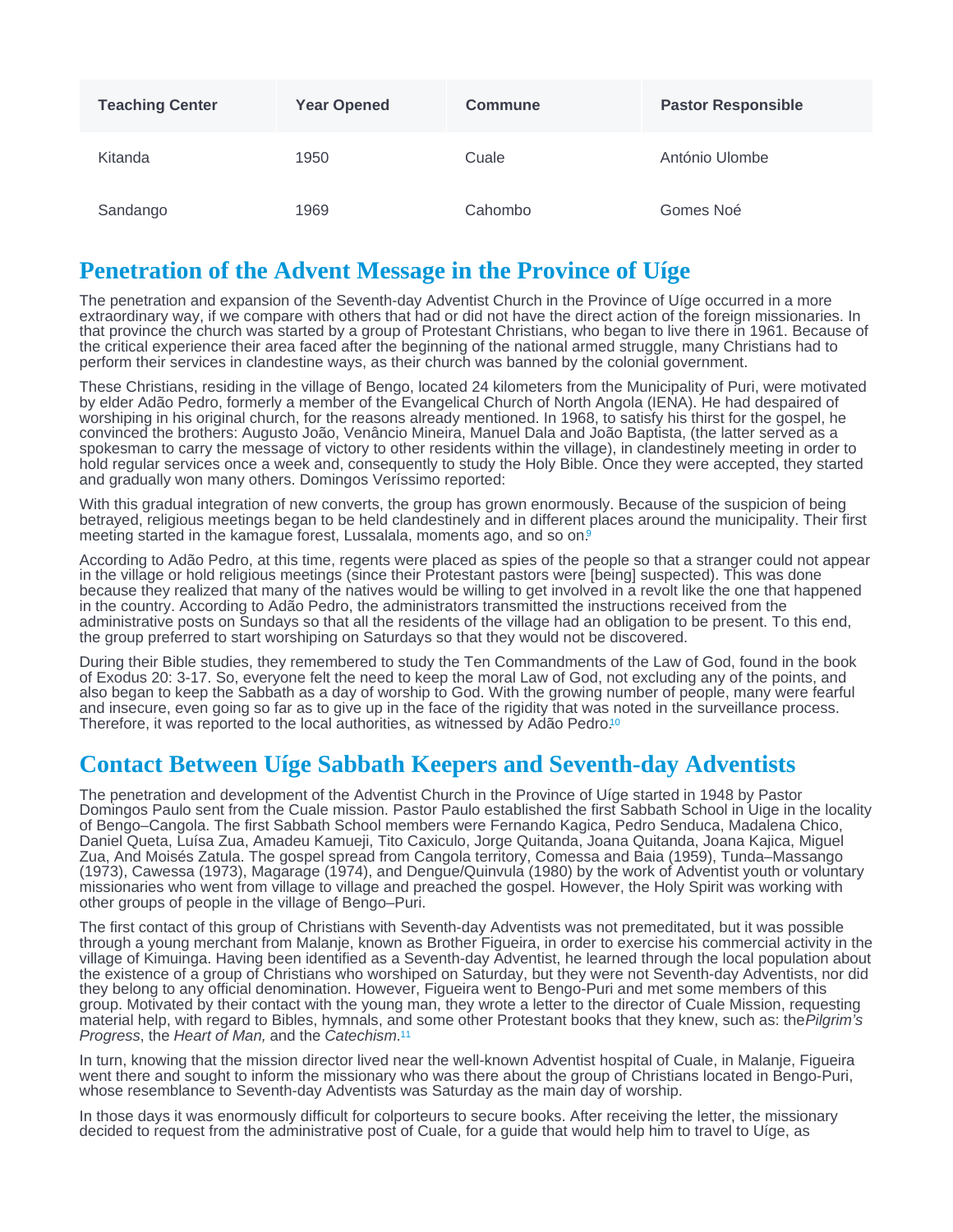#### <span id="page-3-0"></span>confirmed by the pioneer Adão Pedro:

As the letter went on for three weeks and we had no answer, we thought it was betrayal, and we were afraid. One day we saw a man coming on a motorcycle. Brother Figueira was carrying the letter; we jumped for joy! We met Pastor Leonardo Calungo with him. He was from Bongo, [near] Huambo; he worked in the village of Nema, near the Commune of Bengo, Cangola. We asked you a lot of questions about the Holy Bible! [His responses] convinced us. So, later I accompanied him to the Puri Administrative post. And he said to me: With that certainty we will bring the Bibles and other books that we have, because they are not part of our studies. The pastor traveled that same year in 1969, returned and brought a box of Bibles.[12](#page-6-0)

After returning to the Cuale Mission, Pastor Felipe Calungo asked Brother Adão Pedro to attend the mission, at the end of 1969.<sup>13</sup> After arriving in Cuale, Pedro had no contact with the mission director, but, coincidentally, there was a commission composed of members of the Southwest African Division, to whom Pedro presented the need to know the gospel of Christ. He also asked that they be given workers to lead the congregation; namely, the brothers: Baptista Calumba, Ferraz Gabriel, and Venâncio Mineira Dala. The trips made during this period, of which the most striking was made at the beginning of the seventies where he traveled with brother Narciso Rogério, a recent member of the congregation. At the time Rogeiro was already a teacher in the village of Kisseque Lulovo, Puri, and studying a Bible course by correspondence from the Bongo Mission, near Huambo. He was motivated by a leaflet with the title: "From Saturday to Sunday." Finally the Bengo-Puri group requested to be baptized, and 'Cuale mission was sent to baptize them in 1972.

In 1980 some Adventist members from other areas, living in Negage, began to meet at the house of Brother Castigo de Nascimento, from Cuale, Malanje. At that time he was responsible for Hotel Mirage in Negage and was a resident of Cassamba. This group included: brothers Forção Cadicuni, Domingos Veríssimo Panzo, Beirão Catenda, Adelaide Martins, and Feliciana Martins. The latest to come from Wemita, in the municipality of Kangola, was Pastor Roberto Ngonga. After his acquisition of a piece of land in the village of Negage, he became the director of the Mission District of Uíge. He assigned Pastor Narciso Rogério to be the pastor of the church of Negage, in 1985, after he had finished his course of study in Theology at Bongo.

From the Cuale mission, Adventist presence arrived into Bengo-Cangola, Bengo-Puri, Negage, then Uige the capital city. Uige Central Church was organized in 1990 by Pastor Roberto Gonga in the town of Candombe Novo. In 1997 the areas surrounding the Candombe New Town had become targets of the war during Angolan civil war. The Uige Central Church moved to Mbembangango's neighborhood, along Street D.

However, since Mbembangango's neighborhood place was small, in the same year (five months later), the church moved to a warehouse located in the Industrial Zone, where they remained until 2004, after the construction of the new church building in Zone No. 1 of Papelão's neighborhood, in front of ISCED Uíge.[14](#page-6-0)

Meanwhile, the end of the armed conflict allowed the church in 2002 to have rapid growth. Such church growth led the church building to be demolished and replaced by a large and modern church building of a representative character that is awaiting its completion and inauguration.

Pastors who worked in the Province of Uige: Joaquim Manuel (died in 1961), (Cangola), João Justo (forced to leave Cangola by civil war in 1985), Roberto Gonga (1970-1991), Floriano Branco (Uige Central), Domingos Samuel (Uige Central), Henriques Chimuco (Bengo-Puri and Cavua), Narciso Rogério, Juvenal Gomes V. Xirimbimbi (Uige Central Church), Bondoso Afonso (Bengo-Puri Church), Florindo C. C. Chiconjo (Negage Church), Adão Dala Hebo (Bengo-Cangola Church), and Tito Mateus Zua (Uige Central Central).

## Penetration of the Adventist Message into Cuanza North Province-- Cacochi locality –Quilungo, 1973

The message of the Sabbath and the Seventh-day Adventist Church reached the Cuanza North Province in an interesting way. According to Gabriel Cúdia Teque, one of the first members in Cuanza North, interviewed by Filipe Calunga reported that the Adventist message arrived in the Province of Cuanza North in a miraculous way. It was in June 1973 when a Catholic priest, Cisto Cudizola, traveled to Luanda helping his assistant catechist from the Municipality of Quiculungo, who was ill after returning from this trip, brought a Holy Bible with him.<sup>[15](#page-6-0)</sup>

Days later this Bible became the study guide for the Cacochi community and the premise expressed by the Creator God was discovered in (Genesis 2: 1-2) "and when God finished his work on the seventh day, he rested on the seventh day of all his work…" This launched the curiosity of a Catholic and Protestant group to study the Bible further, discovering Exodus 20: 8-11 and other texts in the Bible that indicated the Sabbath as a Holy Day such as Exodus 16:26; Nehemiah 13:17; Isaiah 56:2; 58:13, etc.

In order to overcome the doctrinal deficiency of their new church, the separated group of their traditional churches decided to send an emissary, Brother João Luciano Kudimuene to Luanda in order to get more information. There they were instructed to contact the Cateco Cangola region, in which the Adventist Church of the Seventh-day was already established and developed.[16](#page-6-0)

In October 1973 the brothers, Gabriel Cúdia Teque and João Luciano Kudimuena, the latest to come from Luanda, undertook a trip to the Cateco-Cangola commune belonging to the Administrative Post of the Council of Duke of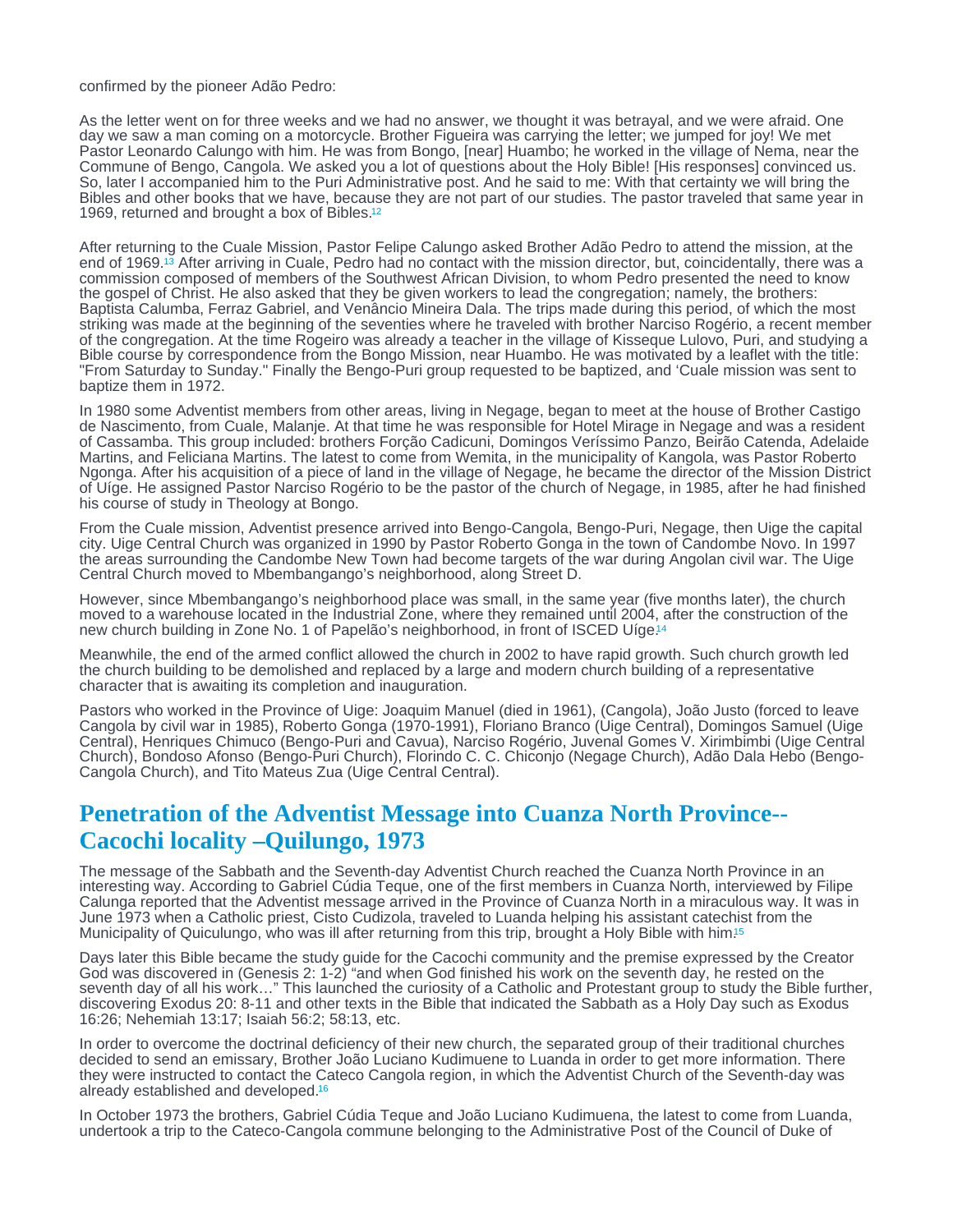<span id="page-4-0"></span>Bragança (Kalandula), Malanje Province, where they were received by Pastor Paulo Epalanga. With the news reaching the administrative authorities of the Administrative Post of the Quiculungo Council of the existence of a new strange religion observed by a smaller group of citizens from the village of Cacochi, immediately the arrest warrant was issued for brothers Gabriel Cúdia Teque, Conceição Domingos, João Luciano Kudimuena Panzo, and Pedro Henda.<sup>[17](#page-6-0)</sup>

The news about the arrest of the new adherents of the Advent message, as well as what happened at the Púri and Cangola-Uíge, arrived at Cuale Mission, and urgently the director of the Seventh-day Adventist Mission, Carlos de Assunção Esteves, traveled to Quilungo in company of Pastors Domingos Suquina and Silva Henriques to request authorization to open the Adventist Church in that locality and, at the same time, for the release of the new believers. During the visit of the pastors to Cacochi, an extraordinary and miraculous healing of a seriously ill man happened through prayer.

It happened that a middle-aged man was seriously ill so that his family members sent the news of his poor health, and his being on the verge of death, to his distant relatives. The two pastors from Cuale visited the patient and prayed for him. Hours later the patient recovered and asked for food, having lived with the illness for more than five years, as João Luciano Kudimuena Panzo, affirmed.<sup>18</sup> This information was also confirmed by Brother Paulo Matari, first worker of the Global Mission (1996-1998) in N'Dalatando capital of the Cuanza North Province. He reported the arrest of the new followers of the Sabbath in Quicuhungo around the months of September to November 1973 and the miracle of healing in Cacochi[.](#page-6-0)<sup>19</sup> However, due to the difficulties brought about by the Angolan Civil War, the place only came to realize its first baptism ceremony in 1979. The first members to be baptized in Cuanza North were: João Kudimuena Panzo, Pedro Henda, Gabriel Cúdia Teque, and Conceição Domingos. These were baptized in May 1979.

The first pastors placed in the districts of Cuanza North Province were: Enoque Manuel (1984); Domingos Sacassemene (1984); Simão Queta Canhamena (1986-1992); António Viega (1993, 1994); António Jacinto (1999-- 2001); Mário Zua (2003, 2004); Esteves Francisco Domingos (2002-2013); Henriques Chimuco (2008-2010); Jacinto Francisco (2013-2015).

### Penetration of the Seventh-day Adventist Message in the City of N'Dalatando – Capital City of Cuanza North

The arrival of the advent message in the capital of the province of Cuanza North was in 1987 through businessmen coming from Luanda. According to the Global Mission pioneer and one of the first members in this city, brother Paulo Matari, "the message bearers were itinerants who from time to time brought leaflets and made contacts with the northern people." However, not being regular, the message took time to develop in the locality, until the administrative office of the North Mission Association placed the first pastor in this city, Simão Queta Canhamena (1988-1992).

The first churches to be organized in the Cuanza North Province was the Central Churches of N'Dalatando and São Filipe in the same city of Cazengo, on January 8, 2010, by Pastor Malaquias Ernesto.<sup>20</sup> At the first baptism held in the capital city (N'Dalatando), in Cuanza North, the following people were baptized: Isabel, João Sebastião, Belema, Álvaro, Manuel Diego, and Mateus Batista Toressa.

## The Organization of Angola North-Eastern Mission

These historical developments presented above show the growth of the church after the formation of the territory of northern Angola as a mission association. The results it produced led to the realignment of the North Mission Association into three administrative units of the church through an action or vote of Southern Africa and Indian Ocean Division (SID) Executive Committee in 2017. One of the three entities is the Angola North-Eastern Mission.

The laying of the cornerstone for the construction of the headquarters of the new mission in the city of Malanje was done in November 2017. Those responsible for this task were: Pastor Justino Paulo Jr., president of the North-Eastern Angola Union of Seventh-day Adventists, and Dr. João de Assunção Agostinho Fernandes, municipal administrator of Malanje.

The mission's first organizing assembly took place from February 2-4, 2018, at the Provincial Library of Malanje, and was attended by 149 delegates. They elected three directors, four regular full-time departmental officers, and three assistant departmental leaders to serve part time as advisers to the three directors. The elected administrators were: President: José André dos Santos Gouveia; Executive Secretary: Abel João Manuel; Treasurer: Joaquim Nzage Gonçalves Manuel.

Thereafter, the inauguration of the new office building took place on June 21, 2019, by the provincial governor of Malanje, His Excellency Norberto Fernandes dos Santos "Kwata Kanawa" and Pastor Justino Paulo Júnior, president of the North-Eastern Angola Union.[21](#page-6-0)

# The Institutions of the Angola North-Eastern Mission

#### Schools in Malanje Province

Polytechnic Institute: This is situated in Malanje Province, and was under construction from 2014-2019. Its official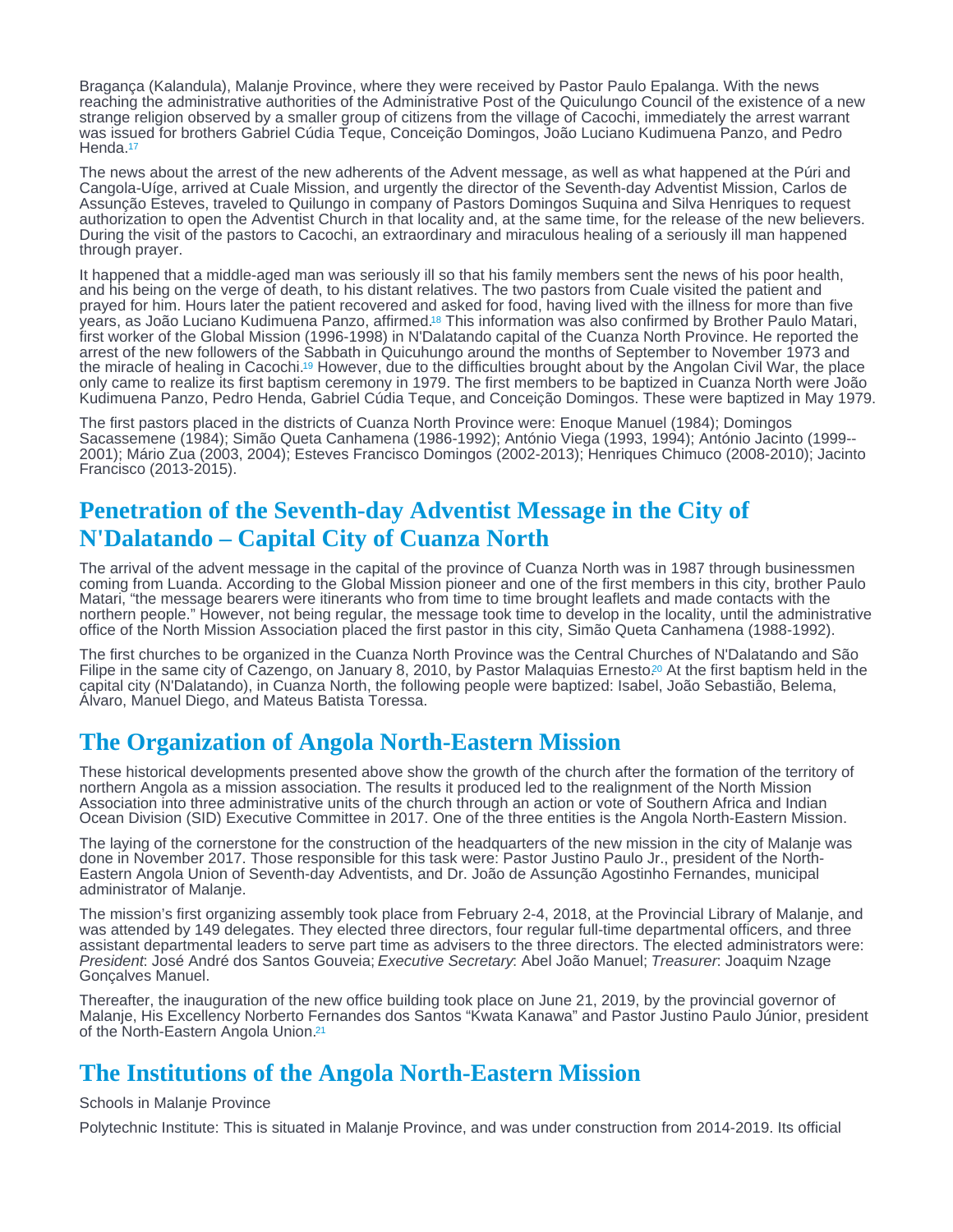<span id="page-5-0"></span>opening took place in 2020. Teaching is currently done for the Clinical Analysis courses consisting of only one class of 15 students and another class of the Nursing course with 95 students, giving a total of 110 students in the institution.

Ebenezer School Complex No. 31--Aviation Field, whose classes reach the 9<sup>th</sup> level plus modules 2 & 3, with a total of 1,566 students.

Schools in Uíge Province

Seventh-day Adventist Primary School in Candombe Novo, with a total of 1,630 students.

Negage Seventh-day Adventist Primary School, whose classes reach the 6<sup>th</sup> level, with a total of 1,445 students.

#### **Outlook**

There are still many challenges to be faced in order to reach the minorities ethno-linguistics groups, especially the following:

The South and Southwest Zones comprising the municipalities of Quirima, Luquembo, Cangandala, and Cacuso, with the following ethno-linguistics groups: Songos and Kimbundo.

The East Zone comprising the following municipalities: Caculama, Quela, Cunda-Dia-Base with the following ethnolinguistic groups: Songo, Bângalas, and Holos.

The North and Northeast Zone comprising the provinces of Uíge and North Malanje with the following tribes: Kikongo, Kimbundu, Ndongo, and Malengue.

The Central Zone of the territory comprises: Ambaca.

The Angola North-Eastern Mission has organized a study project to identify minority groups for its outreach through evangelization and church planting. All areas identified have a Seventh-day Adventist church presence. The mission's greatest challenge in the next five years (2021--2025) is to reach the following minority groups: Holos, Bângalas, Songos, and Bacongos, as well as other small groups, namely: Lingalas and Zairenses on the northeastern border of the territory with the Republic Democratic Republic of the Congo.

#### **Presidents**

José André dos Santos Gouveia (2018- ).

#### **SOURCES**

Justino, Alexandre. Preachers of Present Truth: History of the Seventh-day Adventist Church in Angola (1924-2004). Relgraphica, Portugal: 2007.

Kunga, José Bongo. History and Expansion of the Seventh-day Adventist Church in Angola (1924-2010). Unpublished document, Uíge, October 2014.

Paulo, Isaac. Guided by God: Seventh-day Adventist Medical and Missionary Work in Angola, Pastors and Bongo Mission. Portugal, 2013, unpublished document.

Seventh-day Adventist Yearbook. Nampa, ID: Pacific Press Publishing Association, 2020.

#### **NOTES**

- 1. "Angola North-Eastern Mission," Seventh-day Adventist Yearbook (Nampa, ID: Pacific Press Publishing Association, 2020), 305[.?](#page-0-0)
- 2. Alexandro Justino, Preachers of Present Truth: History of the Seventh-day Adventist Church in Angola (1924-2004). Relgraphica, Portugal: 2007, 131.[?](#page-0-0)

3. Ibid., 133.[?](#page-0-0)

Isaac Paulo, Guided by God: Adventist Medical and Missionary Work in Angola, Parsons and Bongo Mission, 2013, 126[.?](#page-1-0)

5. Bartolomeu Panzo, interview by the author, May 26, 2016, Cazenga - Luanda.[?](#page-1-0)